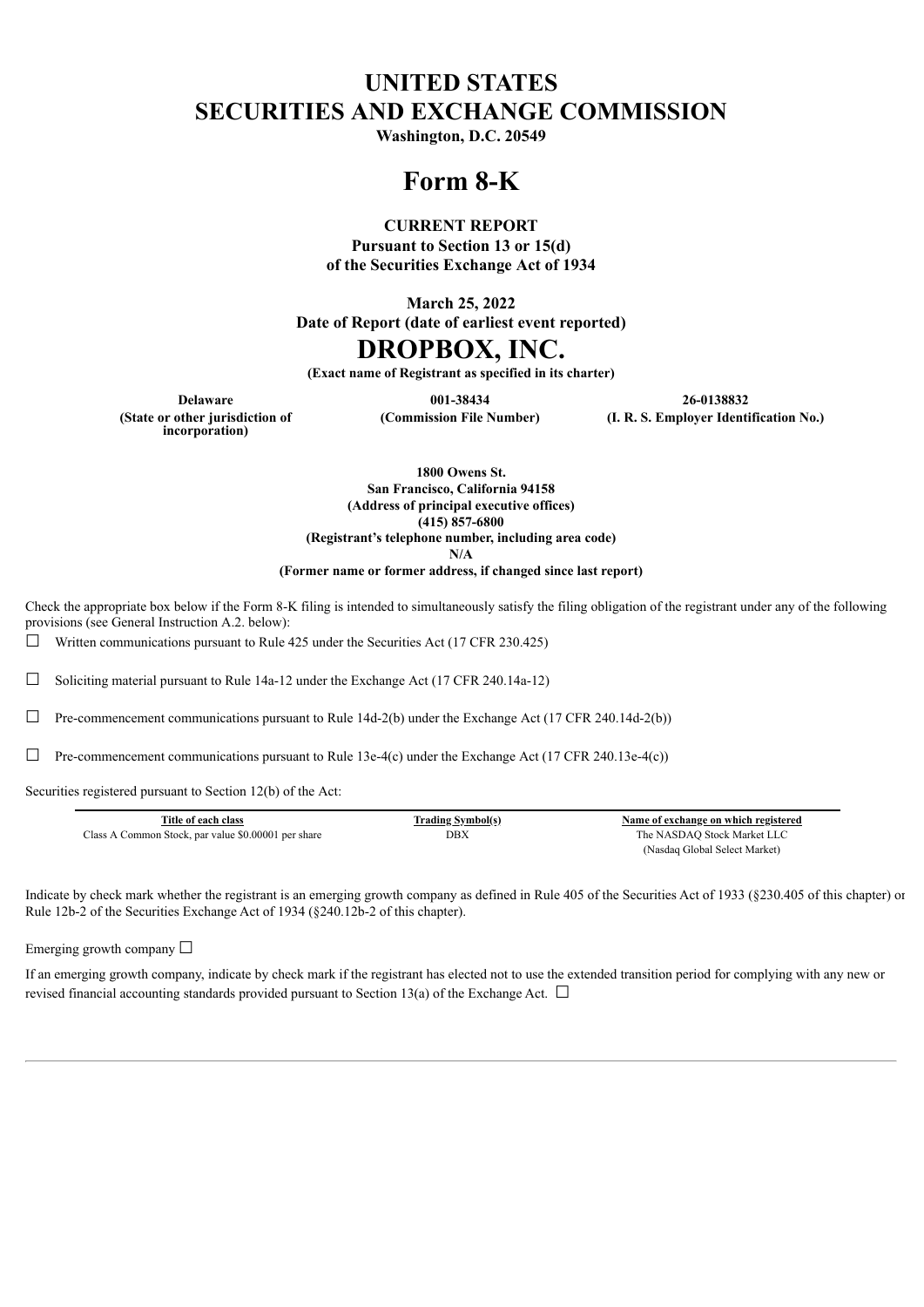#### **Item 5.02 Departure of Directors or Certain Officers; Election of Directors; Appointment of Certain Officers; Compensatory Arrangements of Certain Officers.**

#### *(d) Election of Director*

On March 25, 2022, the Board of Directors (the "Board") of Dropbox, Inc. (the "Company") appointed Abhay Parasnis to serve as a member of the Board. He was also appointed to the Compensation Committee of the Board.

"We're thrilled to have Abhay join our Board," said Dropbox Co-founder and Chief Executive Officer Drew Houston. "Abhay is a proven innovator, operator and technologist, with over two decades of experience scaling businesses and fostering a culture of innovation. His familiarity with our core customers and his experience leading technology, operations, and engineering during times of transformation, will be invaluable to us as we work towards our long-term vision of building one organized place for cloud content and the workflows around it."

"I'm honored to join Dropbox's board," said Mr. Parasnis. "Dropbox invented the file sync and share category and built an incredible product that hundreds of millions of people use daily. As I look at where the technology landscape is headed, I firmly believe Dropbox is uniquely positioned to build that next category - technology centered around improving people's working lives. I'm excited to be part of this next chapter in Dropbox's journey."

There are no arrangements or understandings between Mr. Parasnis and any other person, in each case, pursuant to which Mr. Parasnis was appointed to serve on the Board. There are no family relationships between Mr. Parasnis and any other director or executive officer of the Company and there have been no transactions between Mr. Parasnis and the Company in the last fiscal year, and none are currently proposed that would require disclosure under Item 404(a) of Regulation S-K.

Mr. Parasnis will receive the standard compensation available to the Company's current non-employee directors, which is discussed in the Company's Proxy Statement filed with the Securities and Exchange Commission ("SEC") on April 6, 2021. In accordance with the Company's customary practice, the Company will also enter into its standard form of indemnification agreement with Mr. Parasnis, which agreement is filed as Exhibit 10.1 to the Company's Registration Statement on Form S-1 (File No. 333-223182) filed with the SEC on February 23, 2018.

A copy of the blog post announcing the appointment of Mr. Parasnis to the Board is attached here as Exhibit 99.1.

For additional information, see the blog post attached as Exhibit 99.1 to this Current Report on Form 8-K.

#### **Item 9.01 Financial Statements and Exhibits.**

(d) Exhibits:

| Exhibit No. | <b>Exhibit Description</b>                             |
|-------------|--------------------------------------------------------|
| 99.1        | Blog post published by Dropbox, Inc. on March 28, 2022 |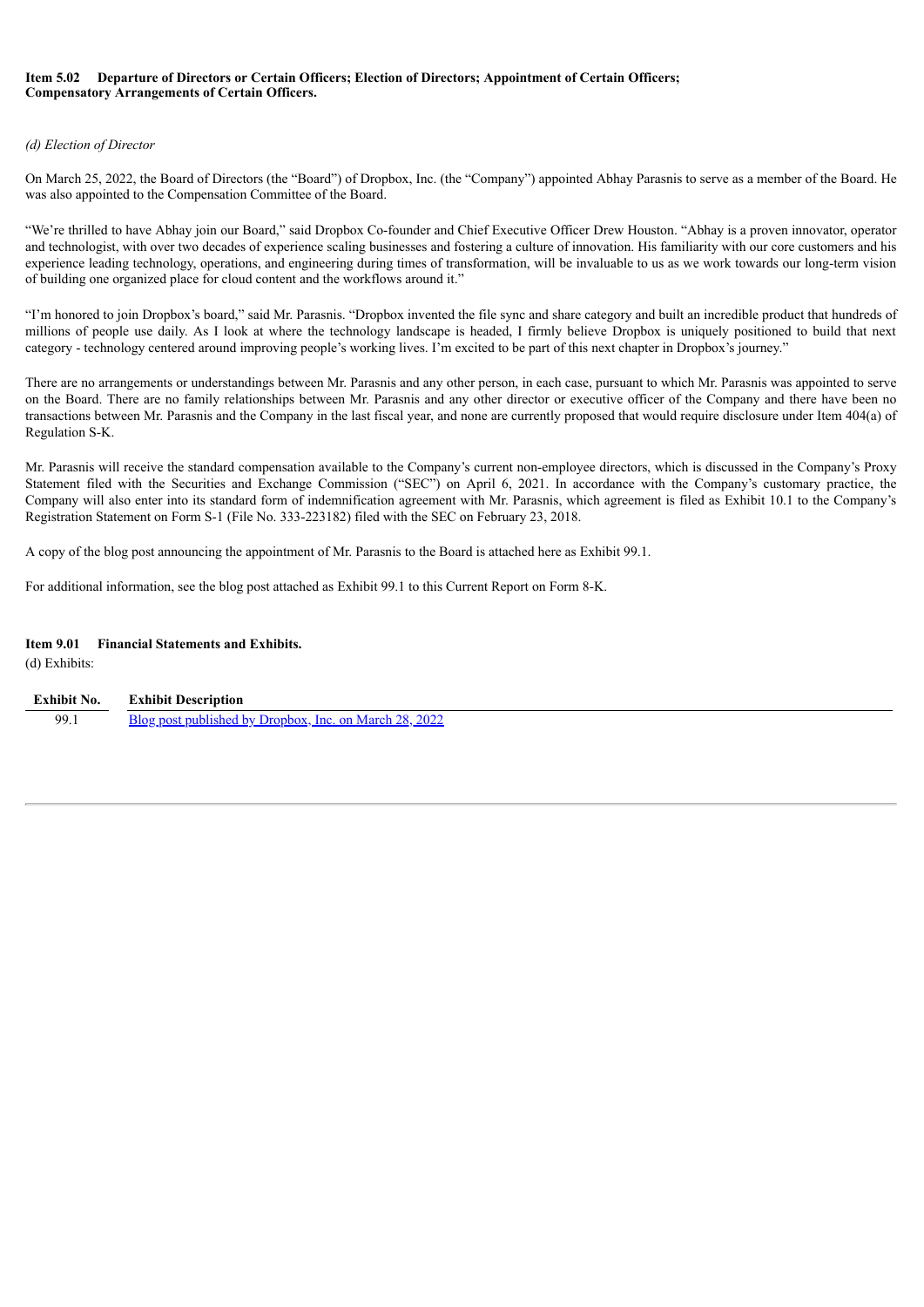### **SIGNATURES**

Pursuant to the requirements of the Securities Exchange Act of 1934, as amended, the Registrant has duly caused this report to be signed on its behalf by the undersigned hereunto duly authorized.

Dated: March 28, 2022

**Dropbox, Inc.**

/s/ Bart Volkmer Bart Volkmer Chief Legal Officer